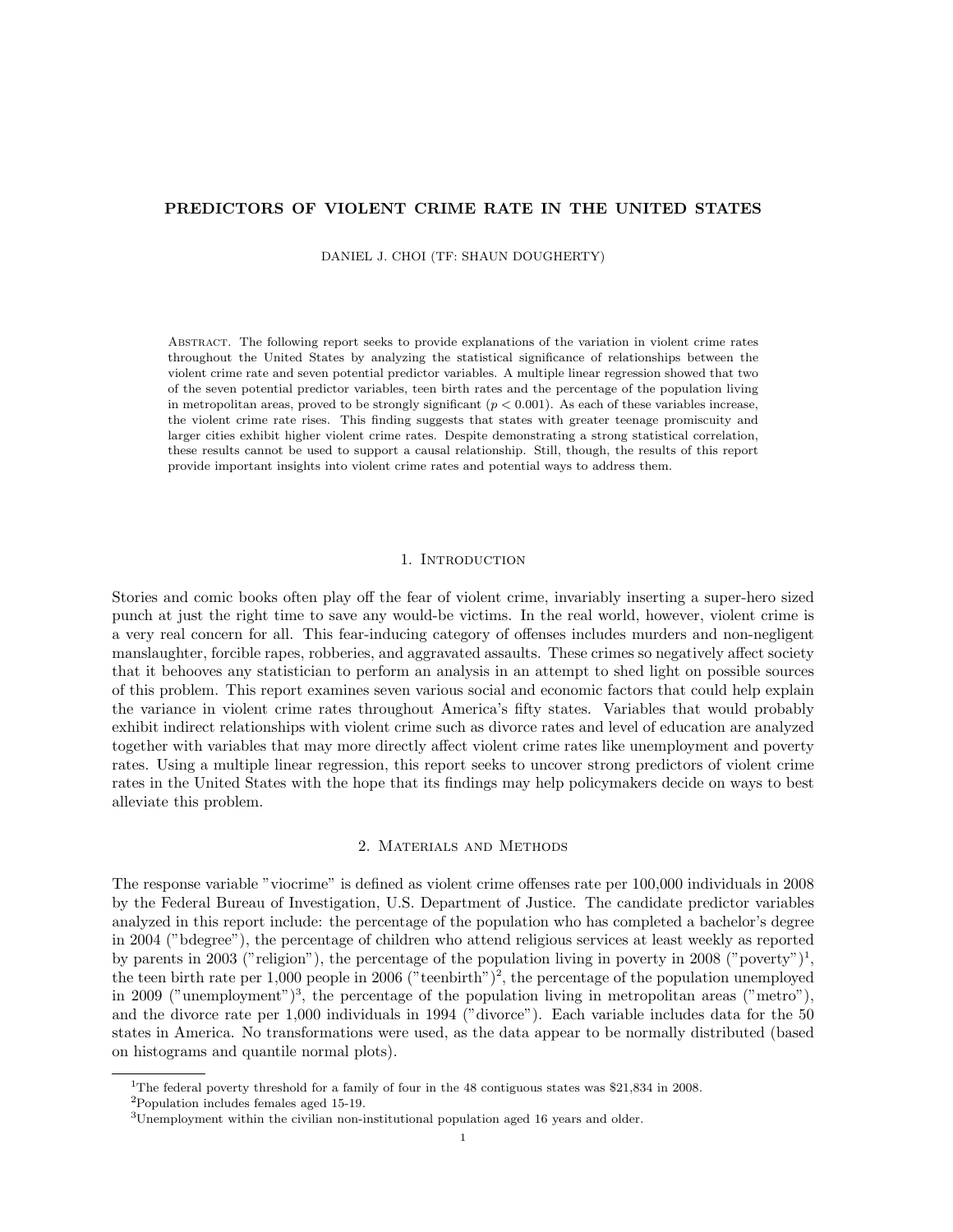The most significant predictor variables were selected by a step-down multiple linear regression, where  $\alpha$  < .05. The step-down multiple linear regression procedure calls for the the response variable, *viocrime*, to be regressed on all the predictor variables, and then for the least significant variable (the variable with the highest p-value) to be removed. This step continues until all remaining predictor variables are significant at the  $\alpha < .05$  significance level ( $p < 0.05$ ).

### 3. Results

| Variable     |               | Mean  | Median | Stdev | Min   | Max   |
|--------------|---------------|-------|--------|-------|-------|-------|
| viocrime     | (per 100,000) | 399.1 | 345.65 | 172.7 | 117.5 | 729.7 |
| bdegree      | (percent)     | 26.26 | 25.5   | 4.66  | 16.3  | 37.4  |
| religion     | (percent)     | 55.06 | 54.4   | 10.1  | 28.1  | 72.2  |
| poverty      | (percent)     | 16.5  | 15.46  | 3.52  | 9.69  | 27.13 |
| teenbirth    | (per 1,000)   | 41.26 | 40.1   | 12.72 | 18.7  | 68.4  |
| unemployment | (percent)     | 7.58  | 7.4    | 1.81  | 4.2   | 12    |
| metro        | (percent)     | 73.22 | 74.95  | 18.29 | 29.79 | 100   |
| divorce      | (percent)     | 4.8   | 4.7    | 1.29  | 2.4   | 9     |

TABLE 1. State Characteristics  $(N = 50)$ 

The summary statistics over 50 states for each of the variables is presented in Table 1 (above). The mean and median values of each variable are all fairly equal. This fact, in addition to examination of the appropriate scatter plots and histograms supports the conclusion that the variables are all sufficiently normal, and that none of the variables needed to be transformed. The maximum for the violent crime rate (South Carolina 729.7/100,000 individuals) does not on first glance seem to be very high, but considering the severity of what a violent crime entails and the population of some of these states, it becomes apparent that this violent crime rate is quite high. For example, South Carolina's rate multiplied by its population yields a total of 32,274 violent crimes per year in South Carolina. The maximum for the divorce variable is a bit of an outlier (Nevada at 9 percent), but given the prevalence of hastily planned marriages that occur in the state, the high divorce rate is understandable. The metro variable exhibits a high variance, with a minimum at 29.79% an a maximum at 100%, but this is not altogether surprising - certain states like New Jersey and Rhode Island are almost completely metropolitan areas while other states like Wyoming and Vermont have little in the way of metropolitan areas.

Table 2. Predictors of Violent Crime Rate

| Variable                     | Coefficient         |
|------------------------------|---------------------|
|                              |                     |
| teenbirth                    | $7.932***$          |
|                              | (1.352)             |
| metro                        | $4.787***$          |
|                              | (.9404)             |
| Adjusted $r^2$               | 0.5188              |
| Sample Size $(N)$            | 50                  |
| $^*P< 0.05$<br>** $P < 0.01$ | $\sqrt{***}P<0.001$ |

The final regression model is given by the formula:  $hat(vic crime) = -278.7212 + 7.932(teen birth) +$ 4.787(metro). The step-down linear regression procedure reveals that two of the original seven potential predictor variables are significant at the  $p < 0.05$  level. Table 2 (above) lists these two variables, teenbirth and metro, along with their respective coefficients, significance, and standard errors. Both variables are strongly significance, with  $p < 0.001$ . The value of  $r^2 = 0.538$  indicates that the regression model including these two variables can account for 53.8% of the variance in violent crime rate per 100,000 people.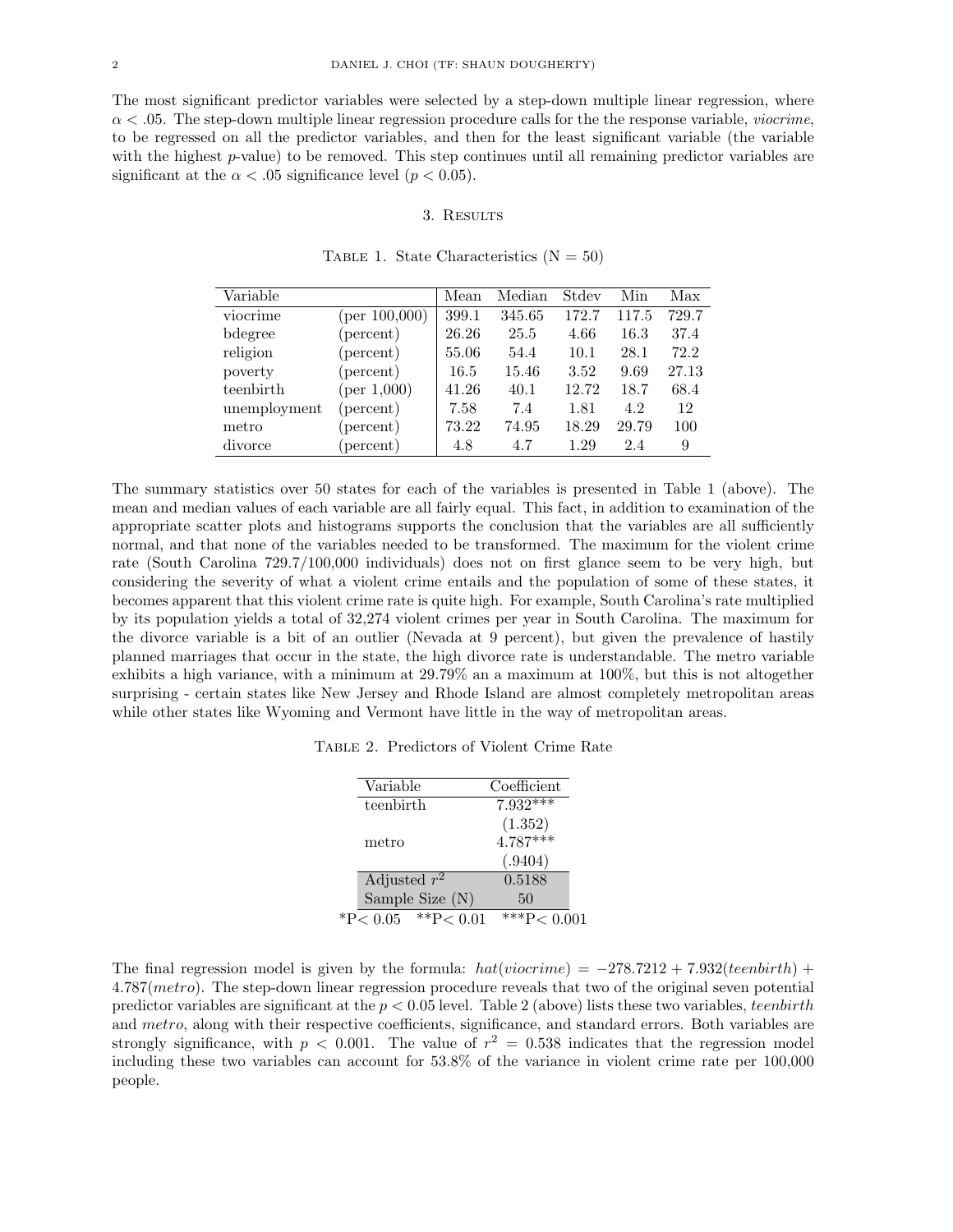

Figure 1. Association between Violent Crimes Rate and Teen Birth Rate

Though both teenbirth and metro have P-values  $< 0.001$ , the teenbirth variable has a higher t-statistic, so it seems to be the most influential factor. Figures 1 and 2 provide a more detailed analysis of its relationship to the violent crimes rate. Figure 1 (above) displays the association between violent crimes rate and the teen birth rate, fit with a least squares regression line. The points fit somewhat closely to the line, certainly in a linear manner, and no stark outliers are present. The positive slope of the least squares regression line corroborates the positive coefficient for teenbirth in Table 2 listed above. In Figure 2 (below), the relationship between violent crimes rate and teen birth rate is plotted for four different groupings of teen birth rate. First, the data are separated into four groups based on teen birth rate (birth rates per 1,000 less than 30, between 30 and 40, between 40 and 50, and greater than 50). Then, the mean violent crime rate in each grouping is plotted, along with standard error bars. As one can see, as the teen birth rate increases, the mean violent crime rate also increases, which further corroborates the positive coefficient for teenbirth. Also, the standard error bars are very small, which means that the amount of error is small and therefore the observed differences in means between groups are significant.



Figure 2. Effect of Teen Birth Rate on Violent Crimes Rate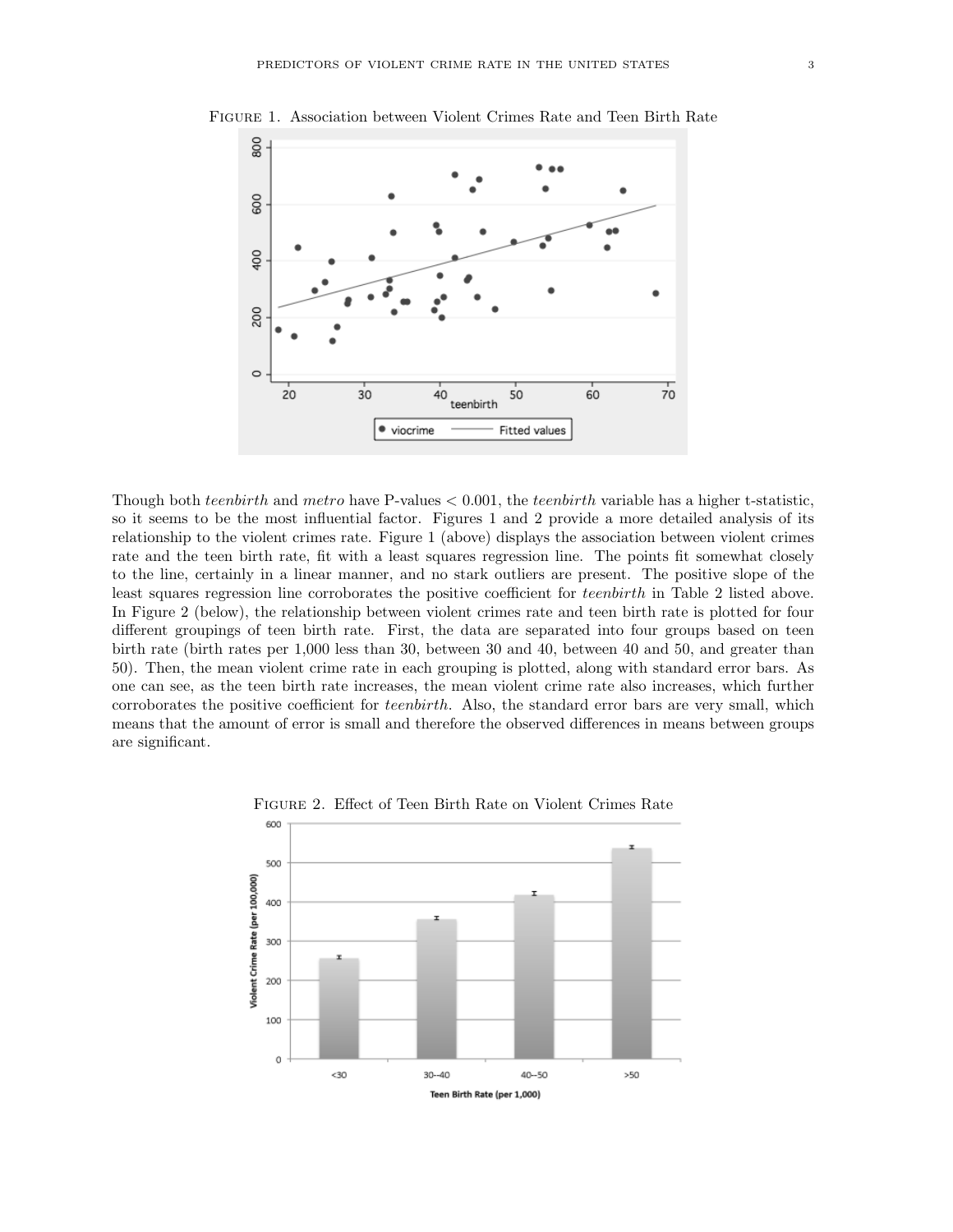#### 4. Conclusions

The final regression model reveals important findings about the relationships between the response and predictor variables. Two predictor variables, the teen birth rate and the percentage of population living in metropolitan areas, were determined to exhibit a statistically significant relationship with the violent crime rate. Teen birth rate was positively correlated with violent crimes rate  $(p < 0.001)$ . An increase in the teen birth rate of 1 per 1,000 individuals was associated with an increase in violent crimes rate of 7.932 per 100,000 individuals holding the metropolitan proportion constant. The proportion of the population living in metropolitan areas was also positively correlated with violent crimes rate  $(p < 0.001)$ . An increase in the metropolitan proportion of 1% was associated with an increase in violent crimes rate of 4.787 per 100,000 individuals holding the teen birth rate constant.

It is important to remark upon the various limitations and weaknesses of this regression of the violent crimes rate. First, though a statistically significant relationship was observed between the predictor and response variables, this does not imply or support a causal relationship, although causation may exist in one or more of these cases. To support causation, a rigorous study would have performed, i.e., a carefully designed randomized experiment. The existence of multiple studies corroborating these relationships and causations would help support the argument for causality. Another weakness is the possibility of confounding variables. Perhaps people in a community with many teen births would have different morals than people in a community with fewer teen births, and it is actually these morals that can accurately predict the rate of violent crimes. Unfortunately, morals are difficult to quantify, which is why this study has instead focused on possible indicators of morals (religious activity, teen birth rate, divorce rate). The data also may give rise to ecological fallacies, in that individuals who give birth as teens or live in metropolitan areas may be believed to be more likely to commit a violent crime. This, however, would be an incorrect assumption, as the nature of specific individuals cannot be based solely on aggregate statistics.

The conclusions detailed in this report have widespread policy implications, especially as states continue try to combat crime in an increasingly violent world. Prior to implementing any policies aimed at addressing the significant predictor variables of this study, however, more studies must be undertaken to support these claims. Future studies should attempt to establish causation and to further analyze the effects of living in metropolitan areas to try to pinpoint which effects are most closely associated with violent crimes. Once causation and the correct predictor variables are determined, states can begin to enact policies to fight the rise in violent crimes.

#### **REFERENCES**

- [1] State Master <http://www.statemaster.com>
- [2] Kaiser State Health Facts <http://www.statehealthfacts.org/index.jsp>
- [3] Centers for Disease Control and Prevention <http://www.divorcereform.org/94staterates.html>
- [4] Analysis Software: Stata/SE 10.0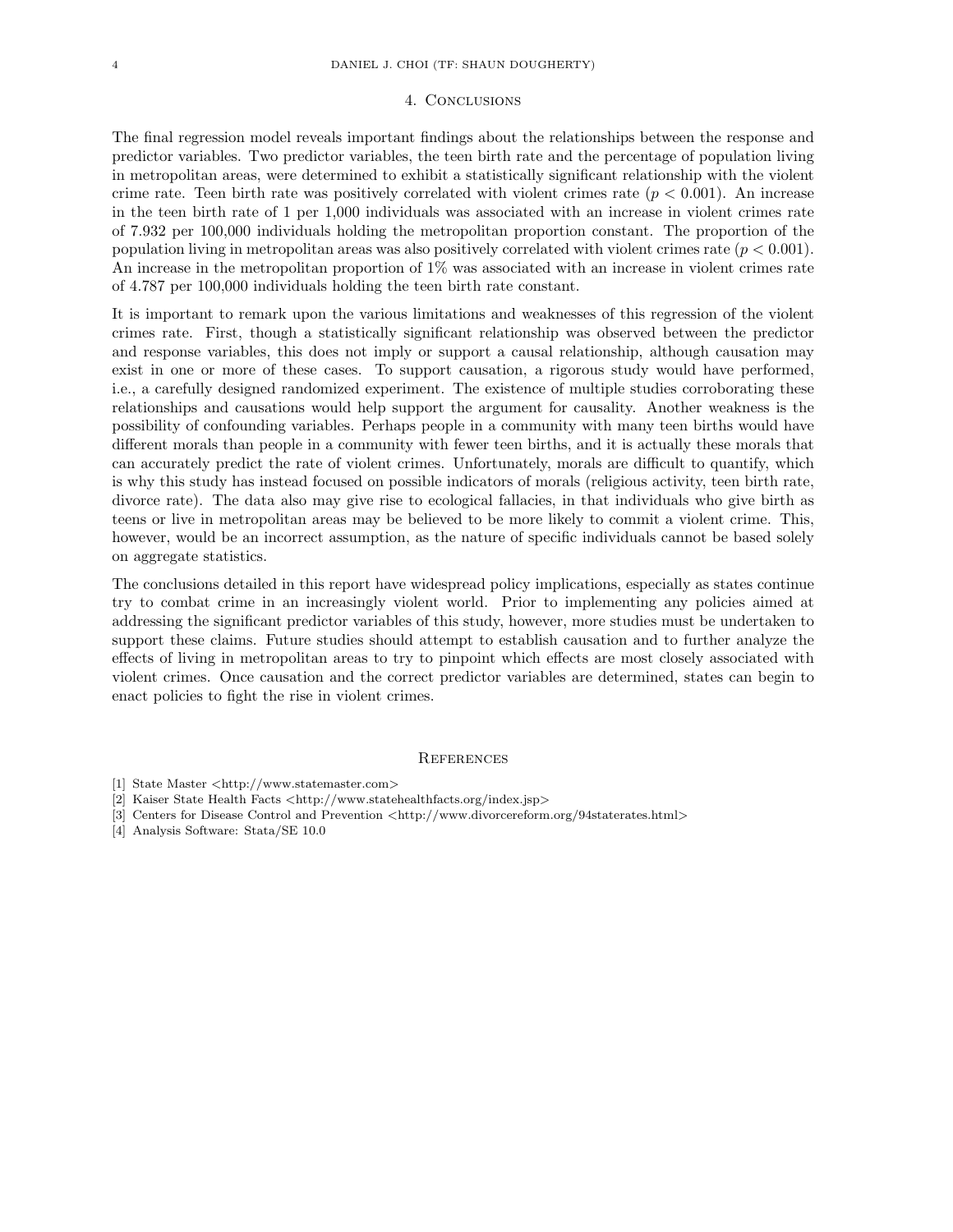| Source                                                                                  | SS                                                                                                   | df                                                                                          | MS                                                                     |                                                                      | Number of $obs =$<br>$42) =$<br>FC.<br>7,                                                                 |                   | 50<br>7.59                                                                                   |
|-----------------------------------------------------------------------------------------|------------------------------------------------------------------------------------------------------|---------------------------------------------------------------------------------------------|------------------------------------------------------------------------|----------------------------------------------------------------------|-----------------------------------------------------------------------------------------------------------|-------------------|----------------------------------------------------------------------------------------------|
| Model<br>Residual                                                                       | 816258.717<br>645575.225                                                                             | 7<br>42                                                                                     | 116608.388<br>15370.8387                                               |                                                                      | $Prob$ > $F$<br>R-squared<br>Adj R-squared                                                                | $=$<br>$=$<br>$=$ | 0.0000<br>0.5584<br>0.4848                                                                   |
| Total                                                                                   | 1461833.94                                                                                           | 49                                                                                          | 29833.3458                                                             |                                                                      | Root MSE                                                                                                  | $=$               | 123.98                                                                                       |
| viocrime                                                                                | Coef.                                                                                                | Std. Err.                                                                                   | t                                                                      | P>ItI                                                                | [95% Conf. Interval]                                                                                      |                   |                                                                                              |
| bdegree<br>religion<br>poverty<br>teenbirth<br>unemployment<br>metro<br>divorce<br>cons | 1.095181<br>-.4227962<br>-11.49933<br>11.84503<br>13.46418<br>4.240531<br>$-20.32316$<br>$-220.3084$ | 6.727715<br>2.692931<br>10.11164<br>3.971902<br>12.9173<br>1.307086<br>27.86911<br>337.2178 | 0.16<br>-0.16<br>$-1.14$<br>2.98<br>1.04<br>3.24<br>$-0.73$<br>$-0.65$ | 0.871<br>0.876<br>0.262<br>0.005<br>0.303<br>0.002<br>0.470<br>0.517 | $-12.4819$<br>$-5.85735$<br>-31.90545<br>3.829406<br>$-12.60399$<br>1.602725<br>$-76.5653$<br>$-900.8416$ |                   | 14.67226<br>5.011758<br>8.906785<br>19.86065<br>39.53235<br>6.878337<br>35.91898<br>460.2247 |

Appendix A. Original Regression

This first regression which includes all seven original, untransformed potential predictor variables depicts their influence upon our response variable, *viocrime*. The  $r^2$  value of .558 indicates that this regression model already predicts the values of *viocrime* with some strength. The F-statistic, 7.59 ( $F(7,42)$ ) yields us a significant P-value  $\leq 0.0001$ . Finally, we can observe that both variables *teenbirth* and *metro* are significant at the  $\alpha = 0.05$  level.



Appendix B. Evaluation of Possible Transformations

From the above histograms of the outcome variable and each predictor variable, we can conclude that no variable is skewed strongly enough to warrant a transformation. All of the data have fairly normal distributions.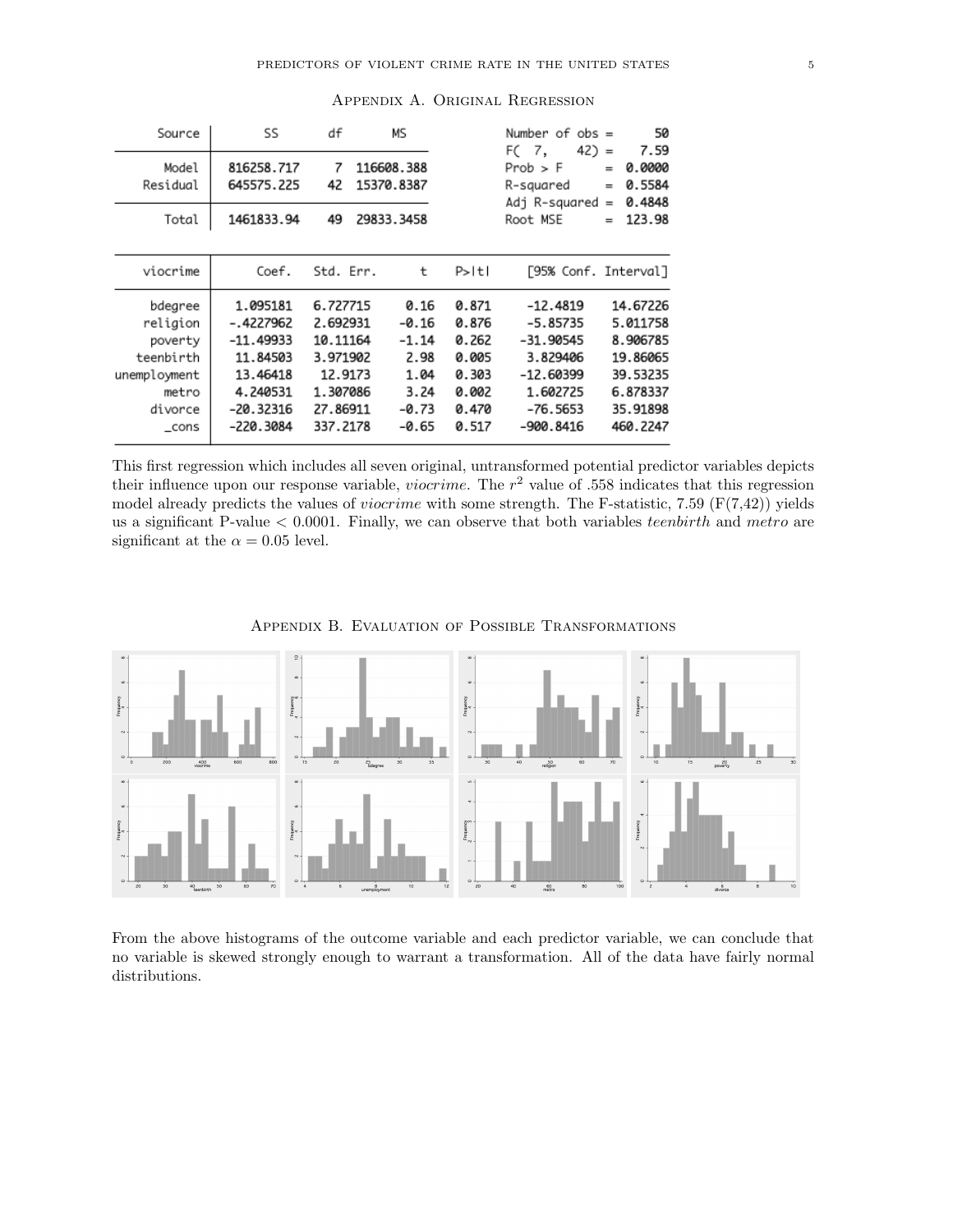| Source                                                                                   | SS                                                                                                 | df                                                                                          | МS                                                                       |                                                                      | Number of $obs =$<br>$42$ ) =<br>F(7,                                                                 |                   | 50<br>7.59                                                                                   |
|------------------------------------------------------------------------------------------|----------------------------------------------------------------------------------------------------|---------------------------------------------------------------------------------------------|--------------------------------------------------------------------------|----------------------------------------------------------------------|-------------------------------------------------------------------------------------------------------|-------------------|----------------------------------------------------------------------------------------------|
| Model<br>Residual                                                                        | 816258.717<br>645575.225                                                                           | 7<br>42                                                                                     | 116608.388<br>15370.8387                                                 |                                                                      | $Prob$ > $F$<br>R-sauared<br>Adj R-squared                                                            | $=$<br>$=$<br>$=$ | 0.0000<br>0.5584<br>0.4848                                                                   |
| Total                                                                                    | 1461833.94                                                                                         | 49                                                                                          | 29833.3458                                                               |                                                                      | Root MSE                                                                                              | $=$               | 123.98                                                                                       |
|                                                                                          |                                                                                                    |                                                                                             |                                                                          |                                                                      |                                                                                                       |                   |                                                                                              |
| viocrime                                                                                 | Coef.                                                                                              | Std. Err.                                                                                   | t                                                                        | P>ItI                                                                | [95% Conf. Interval]                                                                                  |                   |                                                                                              |
| bdegree<br>religion<br>poverty<br>teenbirth<br>unemployment<br>metro<br>divorce<br>_cons | 1.095181<br>-.4227962<br>-11.49933<br>11.84503<br>13.46418<br>4.240531<br>$-20.32316$<br>-220.3084 | 6.727715<br>2.692931<br>10.11164<br>3.971902<br>12.9173<br>1.307086<br>27.86911<br>337.2178 | 0.16<br>$-0.16$<br>$-1.14$<br>2.98<br>1.04<br>3.24<br>$-0.73$<br>$-0.65$ | 0.871<br>0.876<br>0.262<br>0.005<br>0.303<br>0.002<br>0.470<br>0.517 | $-12.4819$<br>$-5.85735$<br>-31.90545<br>3.829406<br>-12.60399<br>1.602725<br>$-76.5653$<br>-900.8416 |                   | 14.67226<br>5.011758<br>8.906785<br>19.86065<br>39.53235<br>6.878337<br>35.91898<br>460.2247 |

Appendix C. Regression Results

Because no variables needed to be transformed, these results mirror those found in Appendix A.

Appendix D. Evaluation of Possible Outliers



No outlier is really clear enough to be excluded, given the above graphs of residuals and each predictor variable. In the divorce scatterplot, Nevada is fairly far to the right (9% divorce rate), but it is not extreme enough to warrant exclusion. Also, Nevada is not close to being an outlier for any of the other variables, so dropping that individual could be bad for our model. The same is true of Mississippi in the poverty graph (Mississippi's poverty rate is 27).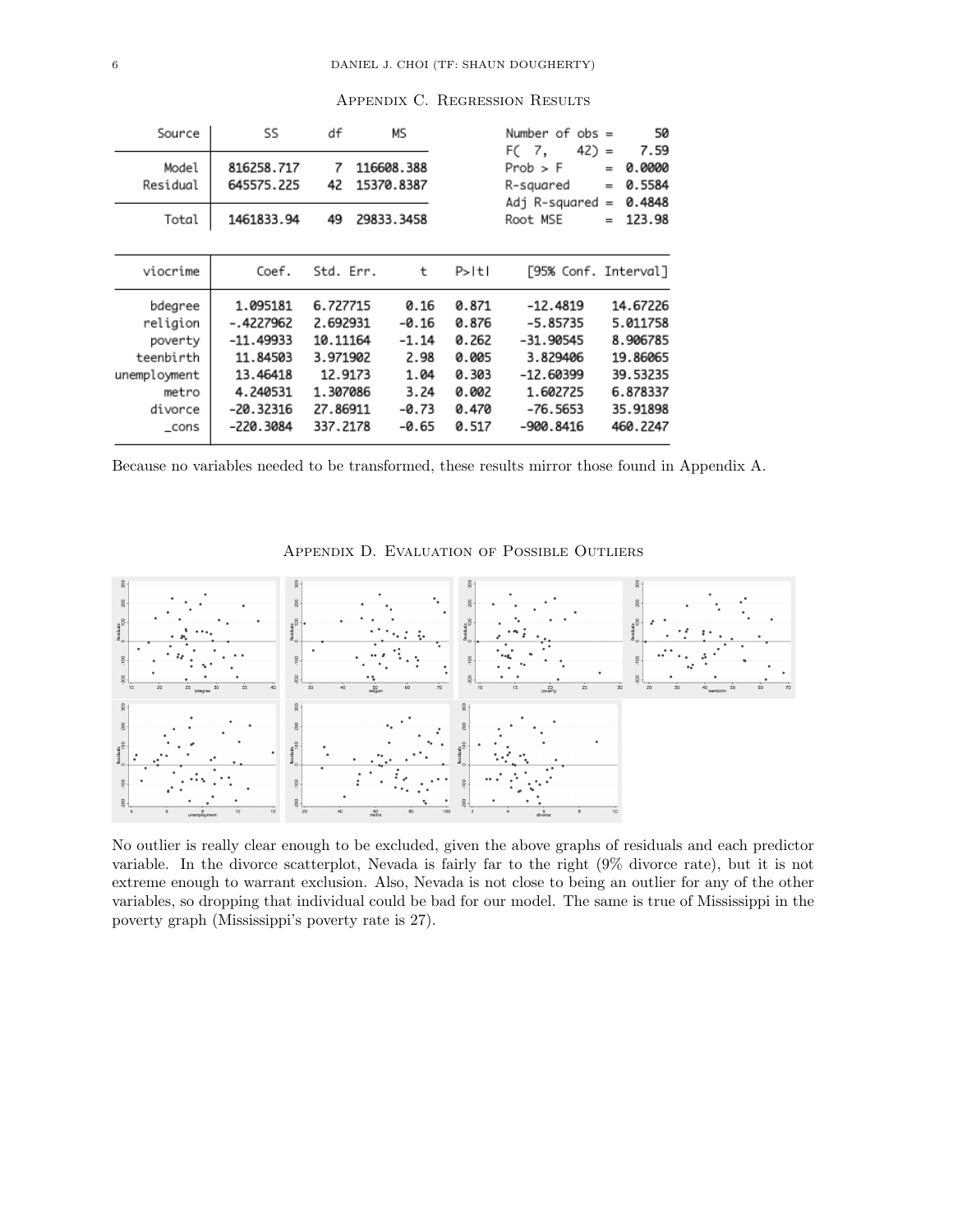The step-down regression results for each step are included below:

Step 1: All variables

| Source                                                                                   | SS                                                                                                     | df                                                                                          | Mς                                                                       |                                                                      | Number of $obs =$<br>$42$ ) =<br>FC 7.                                                                    | 50<br>7.59                                                                                   |
|------------------------------------------------------------------------------------------|--------------------------------------------------------------------------------------------------------|---------------------------------------------------------------------------------------------|--------------------------------------------------------------------------|----------------------------------------------------------------------|-----------------------------------------------------------------------------------------------------------|----------------------------------------------------------------------------------------------|
| Model<br>Residual                                                                        | 816258.717<br>645575.225                                                                               | 7<br>42                                                                                     | 116608.388<br>15370.8387                                                 |                                                                      | $Prob$ > $F$<br>R-sauared<br>Adj R-squared                                                                | 0.0000<br>$=$<br>0.5584<br>$=$<br>0.4848<br>$=$                                              |
| Total                                                                                    | 1461833.94                                                                                             | 49                                                                                          | 29833.3458                                                               |                                                                      | Root MSE                                                                                                  | 123.98<br>$=$                                                                                |
|                                                                                          |                                                                                                        |                                                                                             |                                                                          |                                                                      |                                                                                                           |                                                                                              |
| viocrime                                                                                 | Coef.                                                                                                  | Std. Err.                                                                                   | ŧ                                                                        | P>ItI                                                                | [95% Conf. Interval]                                                                                      |                                                                                              |
| bdegree<br>religion<br>poverty<br>teenbirth<br>unemployment<br>metro<br>divorce<br>_cons | 1.095181<br>-.4227962<br>$-11.49933$<br>11.84503<br>13.46418<br>4.240531<br>$-20.32316$<br>$-220.3084$ | 6.727715<br>2.692931<br>10.11164<br>3.971902<br>12.9173<br>1.307086<br>27.86911<br>337.2178 | 0.16<br>$-0.16$<br>$-1.14$<br>2.98<br>1.04<br>3.24<br>$-0.73$<br>$-0.65$ | 0.871<br>0.876<br>0.262<br>0.005<br>0.303<br>0.002<br>0.470<br>0.517 | $-12.4819$<br>$-5.85735$<br>$-31.90545$<br>3.829406<br>-12.60399<br>1.602725<br>$-76.5653$<br>$-900.8416$ | 14.67226<br>5.011758<br>8.906785<br>19.86065<br>39.53235<br>6.878337<br>35.91898<br>460.2247 |

Step 2: Remove religion

| Source                                                                       | SS                                                                                        | df                                                                               | МS                                                          |                                                             | Number of $obs =$<br>$43) =$<br>F( 6,                                                           | 50<br>9.05                                                                       |
|------------------------------------------------------------------------------|-------------------------------------------------------------------------------------------|----------------------------------------------------------------------------------|-------------------------------------------------------------|-------------------------------------------------------------|-------------------------------------------------------------------------------------------------|----------------------------------------------------------------------------------|
| Model<br>Residual                                                            | 815879.83<br>645954.112                                                                   | 6<br>43                                                                          | 135979.972<br>15022.1887                                    |                                                             | $Prob$ > $F$<br>R-squared<br>Adj R-squared                                                      | 0.0000<br>$=$<br>0.5581<br>$=$<br>0.4965<br>$=$                                  |
| Total                                                                        | 1461833.94                                                                                | 49                                                                               | 29833.3458                                                  |                                                             | Root MSE                                                                                        | 122.57<br>$=$                                                                    |
| viocrime                                                                     | Coef.                                                                                     | Std. Err.                                                                        | t                                                           | P>ItI                                                       | [95% Conf. Interval]                                                                            |                                                                                  |
| bdegree<br>poverty<br>teenbirth<br>unemployment<br>metro<br>divorce<br>_cons | 1.570234<br>$-11.34091$<br>11.57946<br>13.88964<br>4.191279<br>$-18.50442$<br>$-256.0736$ | 5.940358<br>9.946407<br>3.552726<br>12.48579<br>1.254409<br>25.05836<br>245.8057 | 0.26<br>$-1.14$<br>3.26<br>1.11<br>3.34<br>-0.74<br>$-1.04$ | 0.793<br>0.261<br>0.002<br>0.272<br>0.002<br>0.464<br>0.303 | $-10.40964$<br>$-31.39975$<br>4.414703<br>$-11.29037$<br>1.661522<br>$-69.03941$<br>$-751.7881$ | 13.55011<br>8.717932<br>18.74421<br>39.06964<br>6.721036<br>32.03057<br>239.6408 |

Step 3: Remove bdegree

| Source<br>Model<br>Residual                                       | SS<br>814830.199<br>647003.744                                               | df<br>5<br>44                                                        | МS<br>162966.04<br>14704.6305                         |                                                    | Number of $obs =$<br>$(44) =$<br>FC.<br>5,<br>$Prob$ > $F$<br>$=$<br>R-squared<br>$=$ |            | 50<br>11.08<br>0.0000<br>0.5574                                      |
|-------------------------------------------------------------------|------------------------------------------------------------------------------|----------------------------------------------------------------------|-------------------------------------------------------|----------------------------------------------------|---------------------------------------------------------------------------------------|------------|----------------------------------------------------------------------|
| Total                                                             | 1461833.94                                                                   | 49                                                                   | 29833.3458                                            | Adj R-squared<br>Root MSE                          |                                                                                       | $=$<br>$=$ | 0.5071<br>121.26                                                     |
| viocrime                                                          | Coef.                                                                        | Std. Err.                                                            | t                                                     | $P>1$ tl                                           | [95% Conf. Interval]                                                                  |            |                                                                      |
| poverty<br>teenbirth<br>unemployment<br>metro<br>divorce<br>_cons | $-11.82157$<br>11.41835<br>13.41779<br>4.344414<br>$-19.7554$<br>$-201.8884$ | 9.674867<br>3.462864<br>12.22622<br>1.100798<br>24.34591<br>134.2059 | $-1.22$<br>3.30<br>1.10<br>3.95<br>$-0.81$<br>$-1.50$ | 0.228<br>0.002<br>0.278<br>0.000<br>0.421<br>0.140 | $-31.31998$<br>4.439407<br>-11.22254<br>2.125902<br>$-68.82137$<br>$-472.3627$        |            | 7.676843<br>18.39729<br>38.05813<br>6.562926<br>29.31057<br>68.58592 |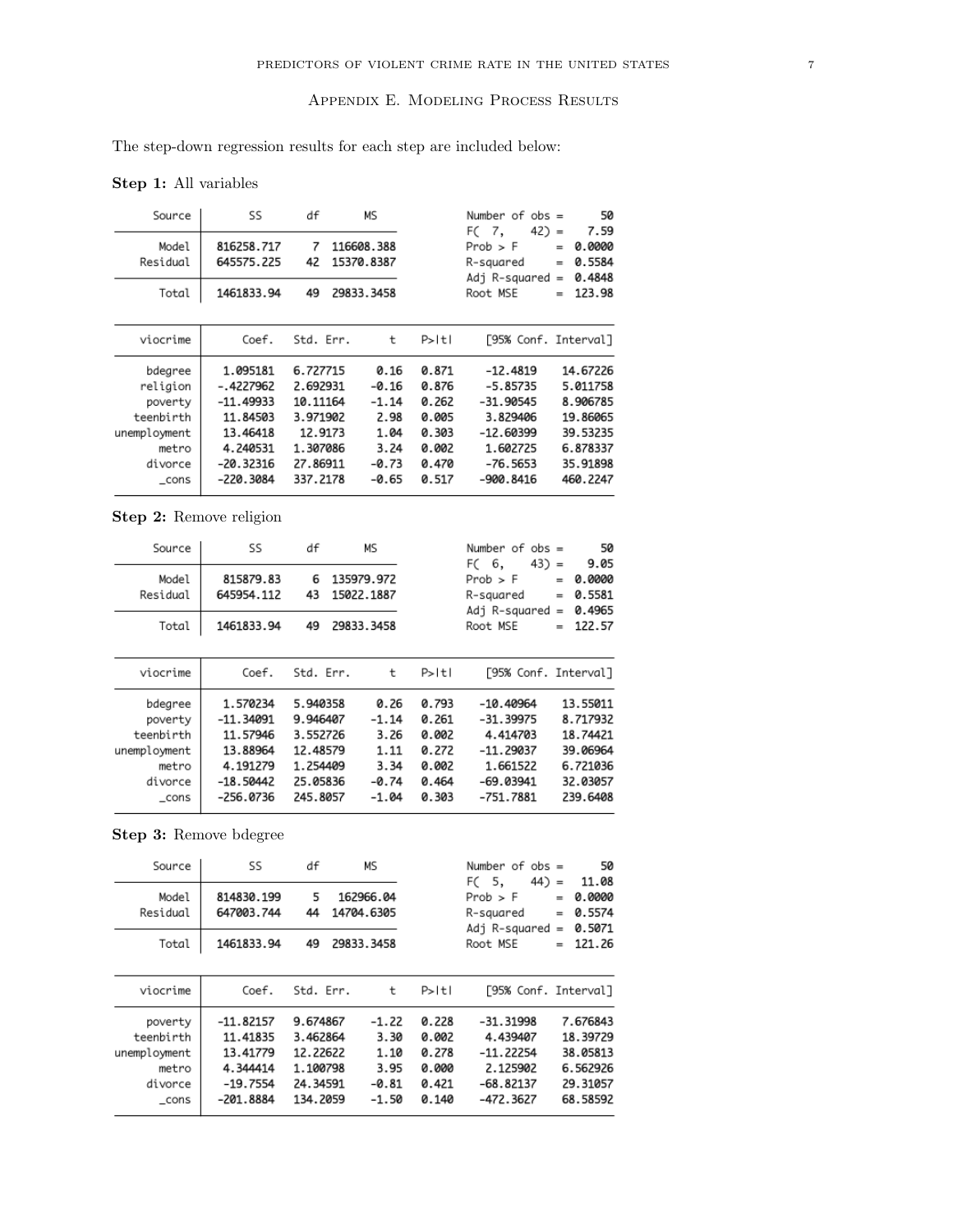| Source                                                 | SS                                                       | df                                                       | МS                                         |                                           | Number of $obs =$<br>$45) =$<br>FC.<br>4.                        | 50<br>13.79       |                                                           |
|--------------------------------------------------------|----------------------------------------------------------|----------------------------------------------------------|--------------------------------------------|-------------------------------------------|------------------------------------------------------------------|-------------------|-----------------------------------------------------------|
| Model<br>Residual                                      | 805148.008<br>656685.934                                 | 4<br>45                                                  | 201287.002<br>14593.0208                   |                                           | $Prob$ > $F$<br>R-sauared<br>Adj R-squared                       | $=$<br>$=$<br>$=$ | 0.0000<br>0.5508<br>0.5108                                |
| Total                                                  | 1461833.94                                               | 49                                                       | 29833.3458                                 |                                           | Root MSE<br>$=$                                                  |                   | 120.8                                                     |
| viocrime                                               | Coef.                                                    | Std. Err.                                                | t                                          | $P>$  t                                   | [95% Conf. Interval]                                             |                   |                                                           |
| poverty<br>teenbirth<br>unemployment<br>metro<br>_cons | -7.330009<br>9.19099<br>9.571345<br>4.57749<br>-266.9127 | 7.904816<br>2.103086<br>11.22705<br>1.058622<br>107.2466 | $-0.93$<br>4.37<br>0.85<br>4.32<br>$-2.49$ | 0.359<br>0.000<br>0.398<br>0.000<br>0.017 | $-23.25113$<br>4.955157<br>$-13.0411$<br>2.445317<br>$-482.9184$ |                   | 8.591108<br>13.42682<br>32.18379<br>6.709664<br>-50.90706 |

Step 4: Remove divorce

Step 5: Remove unemployment

| Source                                | SS                                                | df                                           | МS                                 |                                  | Number of $obs =$<br>$46) =$<br>F( 3,            |                                    | 50<br>18.26                                     |  |                            |
|---------------------------------------|---------------------------------------------------|----------------------------------------------|------------------------------------|----------------------------------|--------------------------------------------------|------------------------------------|-------------------------------------------------|--|----------------------------|
| Model<br>Residual                     | 794541.811<br>667292.132                          | 3<br>46                                      | 264847.27<br>14506.3507            |                                  | $Prob$ > $F$<br>R-sauared                        | $=$<br>$=$<br>Adj R-squared<br>$=$ |                                                 |  | 0.0000<br>0.5435<br>0.5138 |
| Total                                 | 1461833.94                                        | 49                                           | 29833.3458                         |                                  | Root MSE                                         | $=$                                | 120.44                                          |  |                            |
| viocrime                              | Coef.                                             | Std. Frr.                                    | t                                  | $P>1$ tl                         | [95% Conf. Interval]                             |                                    |                                                 |  |                            |
| poverty<br>teenbirth<br>metro<br>cons | $-5.397976$<br>9.068738<br>4.936754<br>$-247.522$ | 7.550472<br>2.091952<br>.9682412<br>104.4952 | $-0.71$<br>4.34<br>5.10<br>$-2.37$ | 0.478<br>0.000<br>0.000<br>0.022 | $-20.59629$<br>4.857858<br>2.987786<br>-457.8599 |                                    | 9.800336<br>13.27962<br>6.885723<br>$-37.18403$ |  |                            |

Step 6: Remove poverty

| Source                      | SS                                  | df                               | МS                       |                         | Number of $obs =$<br>$47 =$<br>FC 2,       | 50<br>27.42                                     |
|-----------------------------|-------------------------------------|----------------------------------|--------------------------|-------------------------|--------------------------------------------|-------------------------------------------------|
| Model<br>Residual           | 787127.481<br>674706.462            | 2<br>47                          | 393563.741<br>14355.4566 |                         | $Prob$ > $F$<br>R-sauared<br>Adj R-squared | 0.0000<br>$=$<br>0.5385<br>$=$<br>0.5188<br>$=$ |
| Total                       | 1461833.94                          | 49                               | 29833.3458               |                         | Root MSE                                   | 119.81<br>$=$                                   |
| viocrime                    | Coef.                               | Std. Err.                        | t                        | $P>1$ tl                | [95% Conf. Interval]                       |                                                 |
| teenbirth<br>metro<br>_cons | 7.931995<br>4.787068<br>$-278.7212$ | 1.352347<br>.9404028<br>94.45107 | 5.87<br>5.09<br>$-2.95$  | 0.000<br>0.000<br>0.005 | 5.211424<br>2.895221<br>$-468.7322$        | 10.65257<br>6.678914<br>$-88.71016$             |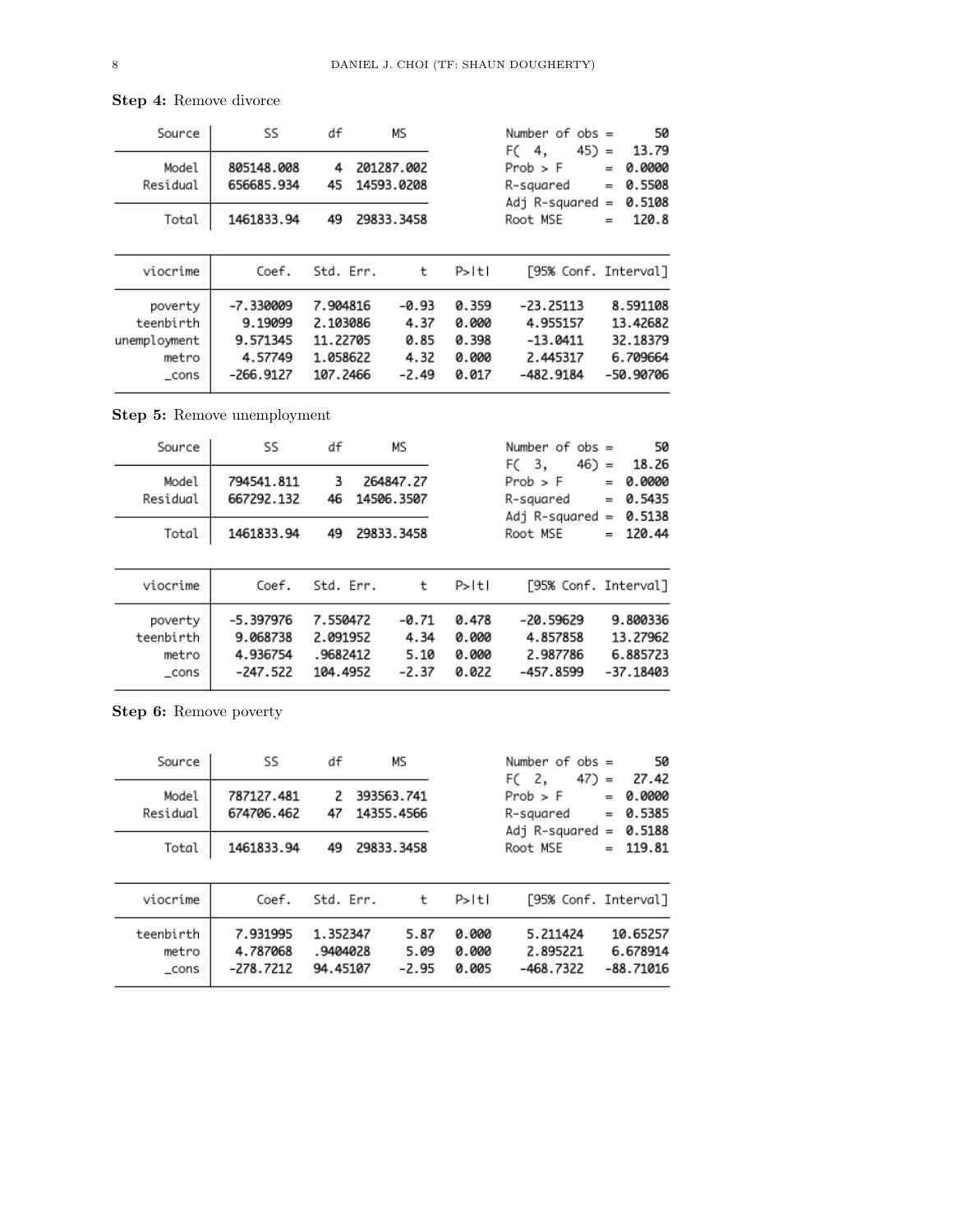| Source                      | SS                                  | df                               | МS                       |                         | Number of $obs =$<br>$47) =$<br>FC <sub>2</sub> |                   |                                     |
|-----------------------------|-------------------------------------|----------------------------------|--------------------------|-------------------------|-------------------------------------------------|-------------------|-------------------------------------|
| Model<br>Residual           | 787127.481<br>674706.462            | 2<br>47                          | 393563.741<br>14355.4566 |                         | Prob > F<br>R-squared<br>Adj R-squared          | $=$<br>$=$<br>$=$ | 27.42<br>0.0000<br>0.5385<br>0.5188 |
| Total                       | 1461833.94                          | 49                               | 29833.3458               |                         | Root MSE                                        | $=$               | 119.81                              |
| viocrime                    | Coef.                               | Std. Err.                        | t                        | $P>1$ tl                | [95% Conf. Interval]                            |                   |                                     |
| teenbirth<br>metro<br>_cons | 7.931995<br>4.787068<br>$-278.7212$ | 1.352347<br>.9404028<br>94.45107 | 5.87<br>5.09<br>$-2.95$  | 0.000<br>0.000<br>0.005 | 5.211424<br>2.895221<br>$-468.7322$             |                   | 10.65257<br>6.678914<br>$-88.71016$ |

# Appendix F. The Final Model

In this final multiple regression model, two variables remain that are both strongly statistically significant at the  $\alpha = 0.05$  level - teenbirth and metro. The adjusted  $r^2$  value (.5188) indicates that the predictor variables can explain 51.9% of the variation of the response variable, viocrime. Because it is over .5, this can be called a strong model. The F-statistic is  $27.42 \text{ (F}(2,47))$ , which gives us a P-value  $< 0.0001$ . This indicates that we have a good overall model. The formula of the linear regression is given by:  $hat(vic crime) = -278.7212 + 7.932(teen birth) + 4.787(metro)$ 

# Appendix G. Assumptions Check

G.1. Check for Linearity: Observe random scatter of points in plots of residuals by predictor variables. We also see linearity (no curvature). Check.